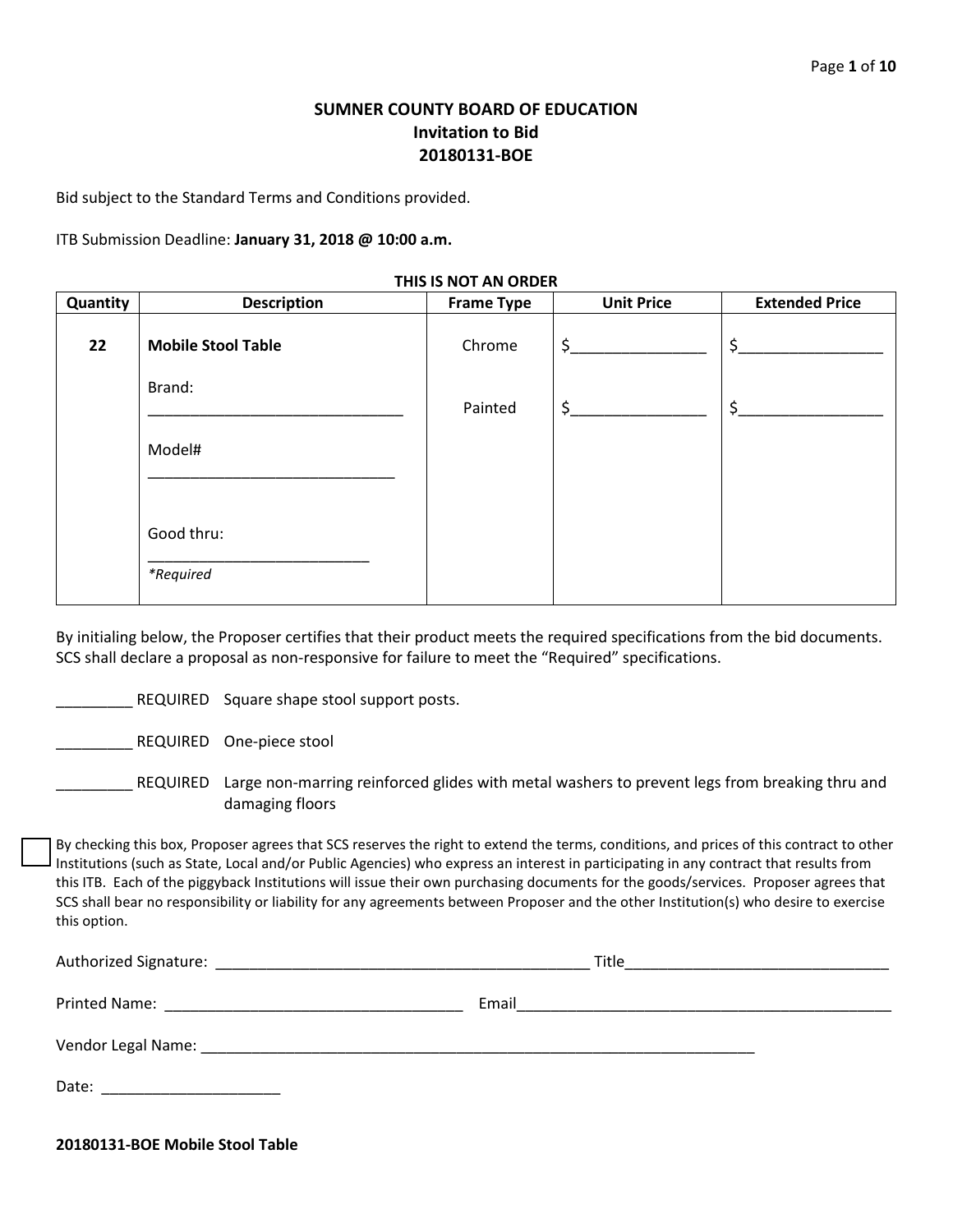# **NOTICE TO PROPOSERS**

There may be one or more amendments to this ITB. In order to receive communication for any such amendments issued specifically to this ITB, the proposer must provide the information requested below to the Sumner County Board of Education (SCS) Purchasing Department. The information may be sent by email to: Chris Harrison, Purchasing Supervisor, chris.harrison@sumnerschools.org. SCS will send amendments only to those proposers which complete and return this information in a timely manner.

| ITB Number:             | 20180131-BOE Mobile Stool Table |
|-------------------------|---------------------------------|
| Company Name:           |                                 |
| <b>Mailing Address:</b> |                                 |
|                         |                                 |
|                         |                                 |
| <b>Phone Number:</b>    |                                 |
| <b>Contact Person:</b>  |                                 |
| Email Address:          |                                 |

Emailed amendments will be sent in a Microsoft Word (Office for Windows) or Portable Document Format (pdf) format. Any alterations to the document made by the proposer may be grounds for rejection of proposal, cancellation of any subsequent award or any other legal remedies available to SCS.

Amendments will also be posted on the SCS website **https://sumnerschools.org/index.php/current-bids-and-rfps** and attached to the solicitation listing as a PDF or WORD file. Check the particular solicitation on the Current Bids and RFPs webpage for any posted amendments.

By completing and returning this form, the Proposer has expressed its intent to provide a proposal for **20180131-BOE Mobile Stool Table.**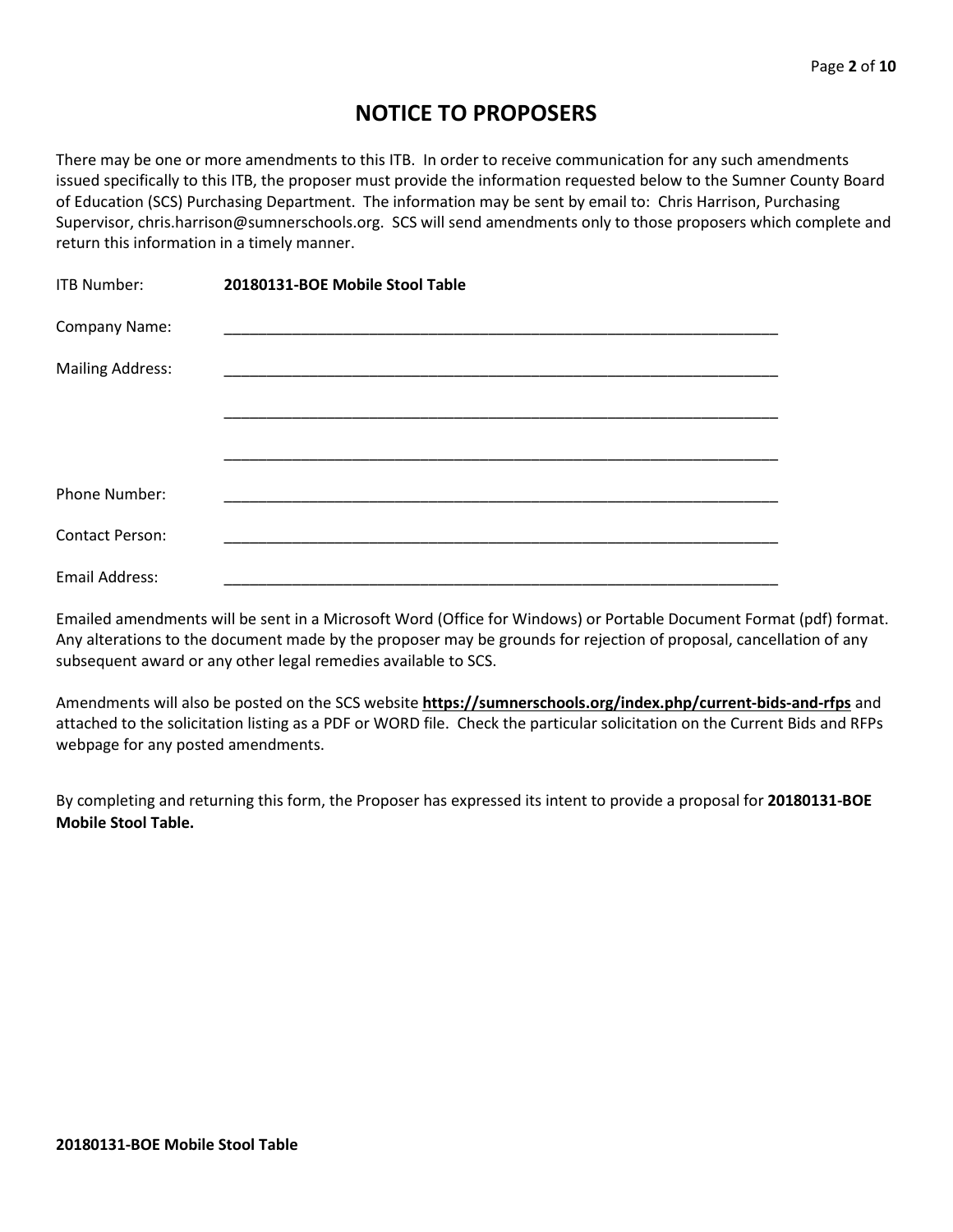## **SUMNER COUNTY BOARD OF EDUCATION INVITATION TO BID 20180131-BOE MOBILE STOOL TABLE**

## I. SPECIFICATION

The Sumner County Board of Education, hereinafter "SCS", is soliciting bids for cafeteria tables. The proposed price must be inclusive of delivery, installation and off-site disposal of all packaging. SCS shall accept products that meet or exceed the performance and workmanship of the information referenced in the ITB document. Bidders are to notify the Purchasing Supervisor if the specifications are not perceived to be open and fair. Product literature must be included for the Brand/Model of equipment that the bidder has proposed. The Brand/Model Number must be listed on the bid form.

## **DELIVERY LOCATION**

Station Camp Middle School 281 Big Station Camp Blvd. Gallatin, TN 37066

## **MOBILE STOOL TABLE**

- Must have a table height of 29"
- Table Top
	- o High Pressure Laminate: Must be able to choose from all Wilson Art Standard Designs
	- o Dyna Rock Edge
- Stool
	- o Height of 17"
	- o Large variety of stool/seat colors
	- o **REQUIRED**: One-piece stool
	- o **REQUIRED**: Square shape stool support post
- **REQUIRED**: Large, non-marring reinforced glides with metal washers to prevent legs from breaking thru and damaging floors
- Option for Chrome or Painted Frame
- Equal to or Better than AmTab Model #MST1212

\*The proposal must meet the specifications marked "**REQUIRED**". A proposal shall be deemed non-responsive for failure to meet these requirements.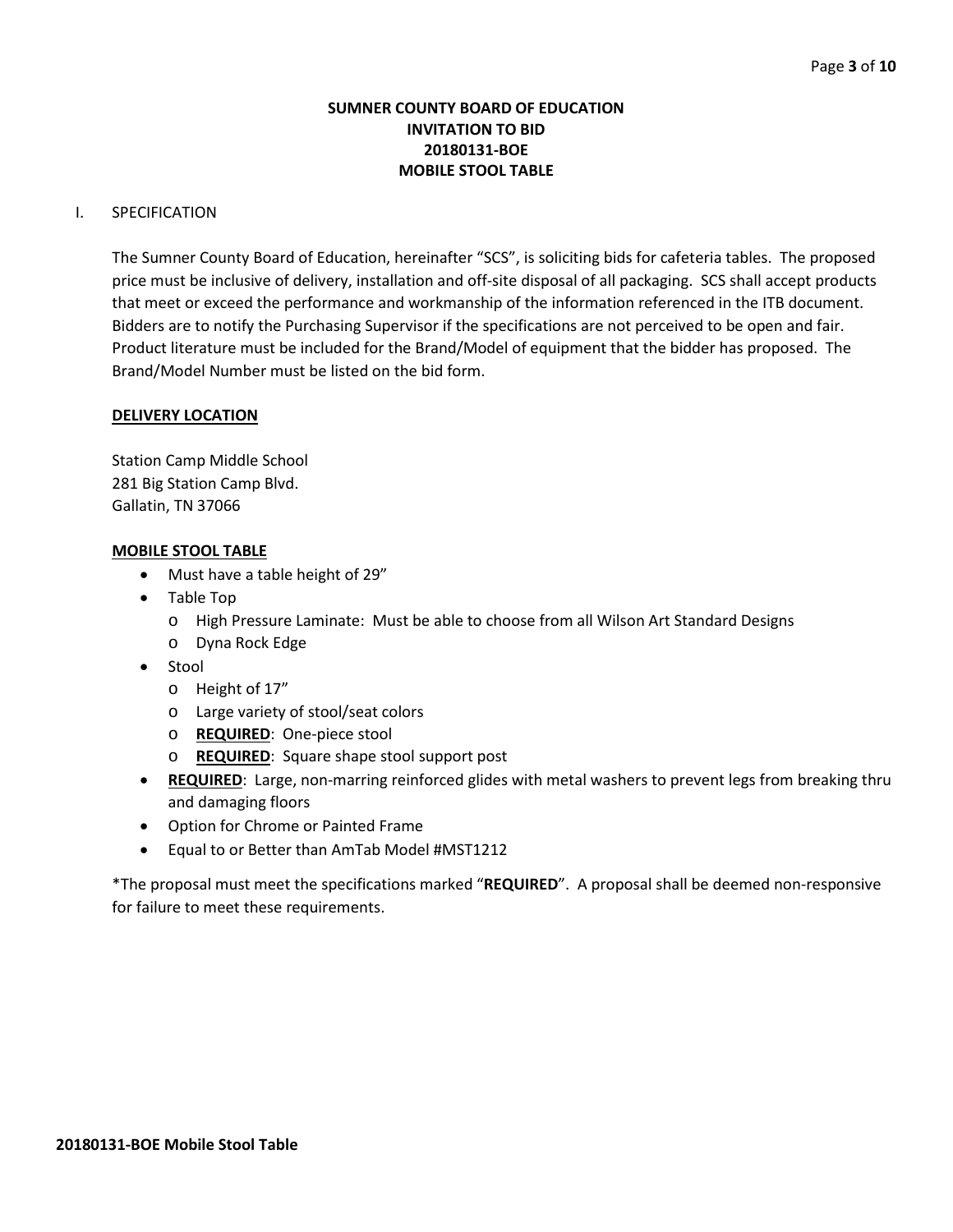- II. Source Selection and Contract Award
	- Award, if made, will be made to the proposer submitting the lowest cost proposal and whom is also determined to be Responsive.
		- o General Criteria to be determined "Responsive"
			- Does the proposal include all required information?
			- Does the proposal include completed attachment forms?
			- Was the proposal delivered on or before the stated deadline?
	- SCS reserves the right to reject any proposal that takes exception to the specifications unless prior approval is requested and granted by SCS.
	- Upon mutual agreement by both parties, SCS shall grant the right to extend the terms, conditions and prices of contract(s) awarded from this ITB to other Institutions (such as State, Local and/or Public Agencies) who express an interest in participating in any contract that results from this ITB. Each of the "piggyback" Institutions will issue their own purchasing documents for purchase of the goods/services. Proposer agrees that SCS shall bear no responsibility or liability for any agreements between Proposer and the other Institution(s) who desire to exercise this option.
- III. Schedule of Events

| <b>RFP Issued</b>              | January 15, 2018              |  |  |  |  |  |
|--------------------------------|-------------------------------|--|--|--|--|--|
| <b>RFP Submission DEADLINE</b> | January 31, 2018 @ 10:00 a.m. |  |  |  |  |  |

#### IV. Delivery of Proposals

Sealed proposals will be accepted until **January 31, 2018 @ 10:00 a.m. Local Time**. Proposals received after that time will be deemed invalid. Vendors mailing proposal packages must allow sufficient time to ensure receipt of their package by the time specified. There will be no exceptions. Proposals will be opened and read aloud. The reading of the bids will begin at **10:00 a.m. Local Time**.

Due to the nature of deliveries to the SCS Support Services Facility by carriers such as UPS, FedEx and such like; the proposal package will be accepted if the date and time on the delivery confirmation are indicated to be on or before the Proposal Deadline.

| Delivery Address: | Sumner County Board of Education |
|-------------------|----------------------------------|
|                   | Attn: Purchasing Supervisor      |
|                   | 1500 Airport Road                |
|                   | Gallatin, TN 37066               |

The package containing the proposal must be sealed and clearly marked on the outside of the package: **"20180131-BOE Mobile Stool Table" DO NOT OPEN**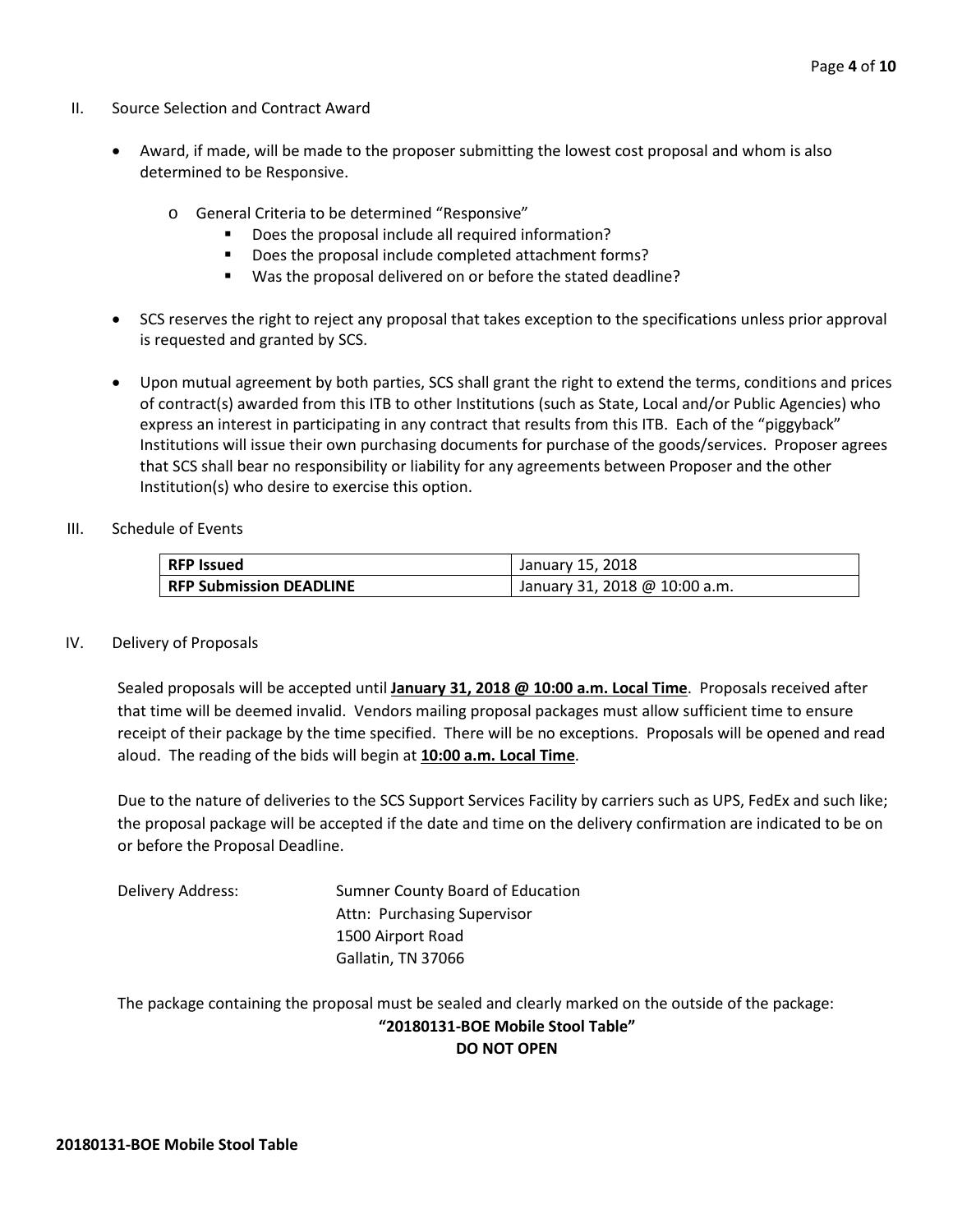## V. Protests

In the event that any interested party finds any part of the listed specifications, terms or conditions to be discrepant, incomplete or otherwise questionable in any respect; it shall be the responsibility of the concerned party to notify the SCS Purchasing Office of such matters immediately upon receipt of the ITB. All notifications must be sent to the Purchasing Supervisor via email at [purchasing@sumnerschools.org.](mailto:purchasing@sumnerschools.org)

Any actual or prospective Proposer who is aggrieved in connection with the ITB or award of a contract may protest to the Purchasing Supervisor and/or the Sumner County Board of Education at its regularly scheduled meeting.

## VI. New Vendors

- To comply with Internal Revenue Service requirements, all vendors who perform any type of service are required to have a current IRS Form W-9 on file with the SCS Finance Department. It is a mandatory requirement to complete the IRS Form W-9 (Attachment 1) included in this RFP.
- To comply with the Tennessee Lawful Employment Act (50-1-702 and 50-1-703), non-employees (individuals paid directly by the employer in exchange for the individual's labor or services) must have on file one (1) of the following documents:
	- o A valid Tennessee driver's license or photo identification;
	- o A valid driver's license or photo identification from another state where the license requirements are at least as strict as those in Tennessee;
	- o A birth certificate issued by a U.S. state, jurisdiction or territory;
	- o A U.S. government issued certified birth certificate;
	- o A valid, unexpired U.S. passport;
	- o A U.S. certificate of birth abroad (DS-1350 or FS-545)
	- o A report of birth abroad of a U.S. citizen (FS-240);
	- o A certificate of citizenship (N560 or N561);
	- o A certificate of naturalization (N550, N570 or N578);
	- o A U.S citizen identification card (I-197 or I-179); or
	- o Valid alien registration documentation or other proof of current immigration registration recognized by the United States Department of Homeland Security that contains the individual's complete legal name and current alien admission number or alien file number (or numbers if the individual has more than one number).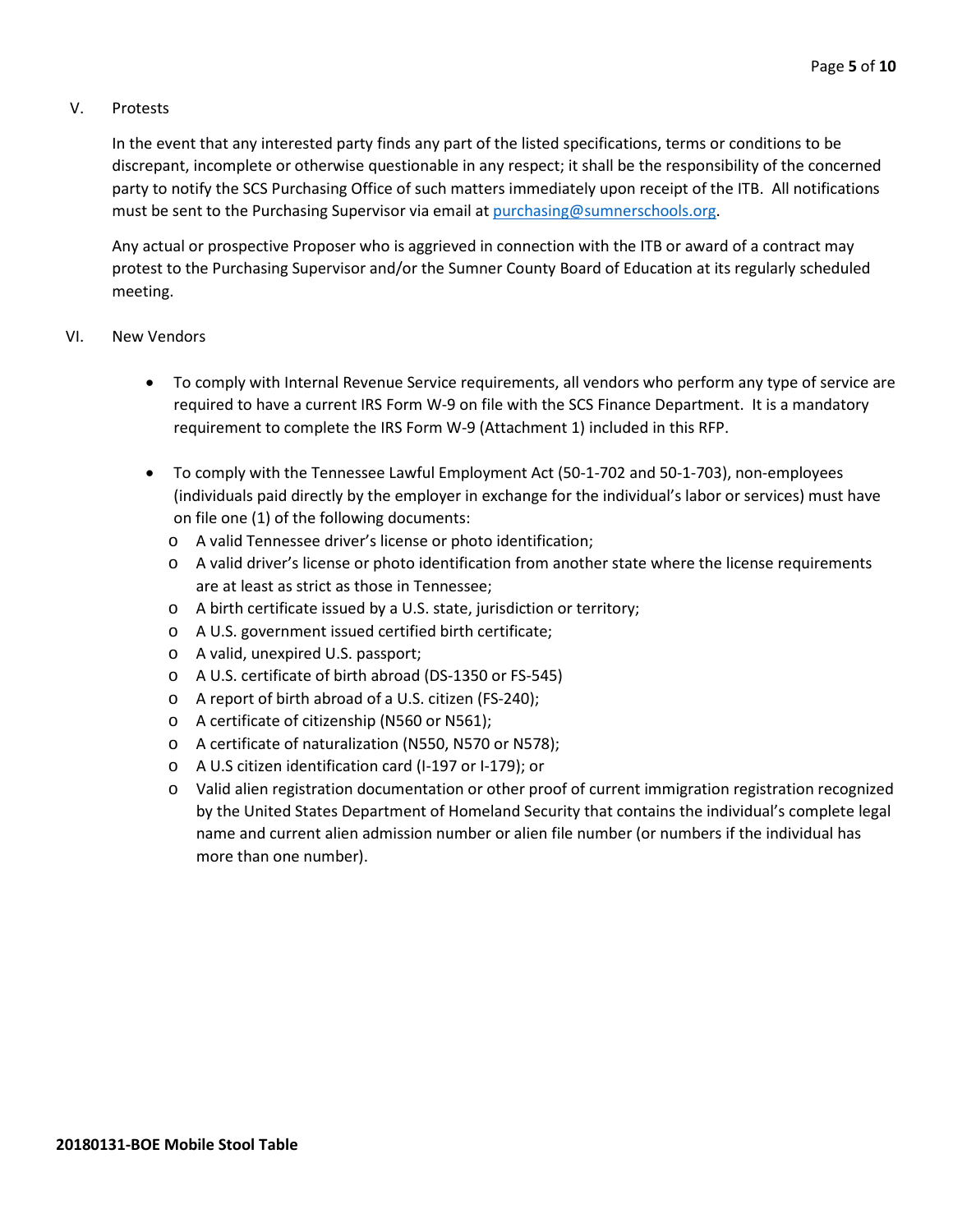#### **ATTACHMENT 1**

|                                                                                                                                                                                                                                                                                                                                                                                                                                                                                                                                                                                                                                                          | <b>Request for Taxpayer</b><br>(Rev. December 2014)<br><b>Identification Number and Certification</b><br>Department of the Treasury<br>Internal Revenue Service |                                                                                                                                                                                                                                                                                                                                                                                                                                              |                                                                                                                                                                                                                                                                                    |                                         |    |                               | Give Form to the<br>requester. Do not<br>send to the IRS. |                                                   |                                                                                                                                                                         |  |  |  |
|----------------------------------------------------------------------------------------------------------------------------------------------------------------------------------------------------------------------------------------------------------------------------------------------------------------------------------------------------------------------------------------------------------------------------------------------------------------------------------------------------------------------------------------------------------------------------------------------------------------------------------------------------------|-----------------------------------------------------------------------------------------------------------------------------------------------------------------|----------------------------------------------------------------------------------------------------------------------------------------------------------------------------------------------------------------------------------------------------------------------------------------------------------------------------------------------------------------------------------------------------------------------------------------------|------------------------------------------------------------------------------------------------------------------------------------------------------------------------------------------------------------------------------------------------------------------------------------|-----------------------------------------|----|-------------------------------|-----------------------------------------------------------|---------------------------------------------------|-------------------------------------------------------------------------------------------------------------------------------------------------------------------------|--|--|--|
|                                                                                                                                                                                                                                                                                                                                                                                                                                                                                                                                                                                                                                                          | 1 Name (as shown on your income tax return). Name is required on this line; do not leave this line blank.                                                       |                                                                                                                                                                                                                                                                                                                                                                                                                                              |                                                                                                                                                                                                                                                                                    |                                         |    |                               |                                                           |                                                   |                                                                                                                                                                         |  |  |  |
| οi                                                                                                                                                                                                                                                                                                                                                                                                                                                                                                                                                                                                                                                       |                                                                                                                                                                 | 2 Business name/disregarded entity name, if different from above                                                                                                                                                                                                                                                                                                                                                                             |                                                                                                                                                                                                                                                                                    |                                         |    |                               |                                                           |                                                   |                                                                                                                                                                         |  |  |  |
| See Specific Instructions on page<br>Print or type                                                                                                                                                                                                                                                                                                                                                                                                                                                                                                                                                                                                       | Individual/sole proprietor or<br>single-member LLC                                                                                                              | 3 Check appropriate box for federal tax classification; check only one of the following seven boxes:<br>C Corporation S Corporation Partnership<br>Limited liability company. Enter the tax classification (C=C corporation, S=S corporation, P=partnership) ▶<br>Note. For a single-member LLC that is disregarded, do not check LLC; check the appropriate box in the line above for<br>the tax classification of the single-member owner. | Trust/estate<br>code (if any)                                                                                                                                                                                                                                                      |                                         |    |                               |                                                           |                                                   | 4 Exemptions (codes apply only to<br>certain entities, not individuals; see<br>instructions on page 3):<br>Exempt payee code (if any)<br>Exemption from FATCA reporting |  |  |  |
|                                                                                                                                                                                                                                                                                                                                                                                                                                                                                                                                                                                                                                                          | ◯ Other (see instructions)                                                                                                                                      |                                                                                                                                                                                                                                                                                                                                                                                                                                              |                                                                                                                                                                                                                                                                                    |                                         |    |                               |                                                           | (Applies to accounts maintained outside the U.S.) |                                                                                                                                                                         |  |  |  |
|                                                                                                                                                                                                                                                                                                                                                                                                                                                                                                                                                                                                                                                          |                                                                                                                                                                 | 5 Address (number, street, and apt. or suite no.)                                                                                                                                                                                                                                                                                                                                                                                            |                                                                                                                                                                                                                                                                                    | Requester's name and address (optional) |    |                               |                                                           |                                                   |                                                                                                                                                                         |  |  |  |
|                                                                                                                                                                                                                                                                                                                                                                                                                                                                                                                                                                                                                                                          | 6 City, state, and ZIP code                                                                                                                                     |                                                                                                                                                                                                                                                                                                                                                                                                                                              |                                                                                                                                                                                                                                                                                    |                                         |    |                               |                                                           |                                                   |                                                                                                                                                                         |  |  |  |
|                                                                                                                                                                                                                                                                                                                                                                                                                                                                                                                                                                                                                                                          |                                                                                                                                                                 | 7 List account number(s) here (optional)                                                                                                                                                                                                                                                                                                                                                                                                     |                                                                                                                                                                                                                                                                                    |                                         |    |                               |                                                           |                                                   |                                                                                                                                                                         |  |  |  |
| Part I                                                                                                                                                                                                                                                                                                                                                                                                                                                                                                                                                                                                                                                   |                                                                                                                                                                 | <b>Taxpayer Identification Number (TIN)</b>                                                                                                                                                                                                                                                                                                                                                                                                  |                                                                                                                                                                                                                                                                                    |                                         |    |                               |                                                           |                                                   |                                                                                                                                                                         |  |  |  |
|                                                                                                                                                                                                                                                                                                                                                                                                                                                                                                                                                                                                                                                          |                                                                                                                                                                 | Enter your TIN in the appropriate box. The TIN provided must match the name given on line 1 to avoid                                                                                                                                                                                                                                                                                                                                         |                                                                                                                                                                                                                                                                                    |                                         |    | <b>Social security number</b> |                                                           |                                                   |                                                                                                                                                                         |  |  |  |
|                                                                                                                                                                                                                                                                                                                                                                                                                                                                                                                                                                                                                                                          |                                                                                                                                                                 | backup withholding. For individuals, this is generally your social security number (SSN). However, for a<br>resident alien, sole proprietor, or disregarded entity, see the Part I instructions on page 3. For other<br>entities, it is your employer identification number (EIN). If you do not have a number, see How to get a                                                                                                             |                                                                                                                                                                                                                                                                                    |                                         |    |                               |                                                           |                                                   |                                                                                                                                                                         |  |  |  |
|                                                                                                                                                                                                                                                                                                                                                                                                                                                                                                                                                                                                                                                          | TIN on page 3.                                                                                                                                                  |                                                                                                                                                                                                                                                                                                                                                                                                                                              |                                                                                                                                                                                                                                                                                    |                                         | or |                               |                                                           |                                                   |                                                                                                                                                                         |  |  |  |
|                                                                                                                                                                                                                                                                                                                                                                                                                                                                                                                                                                                                                                                          | guidelines on whose number to enter.                                                                                                                            | Note. If the account is in more than one name, see the instructions for line 1 and the chart on page 4 for                                                                                                                                                                                                                                                                                                                                   |                                                                                                                                                                                                                                                                                    |                                         |    |                               |                                                           | <b>Employer identification number</b>             |                                                                                                                                                                         |  |  |  |
|                                                                                                                                                                                                                                                                                                                                                                                                                                                                                                                                                                                                                                                          |                                                                                                                                                                 |                                                                                                                                                                                                                                                                                                                                                                                                                                              |                                                                                                                                                                                                                                                                                    |                                         |    |                               |                                                           |                                                   |                                                                                                                                                                         |  |  |  |
|                                                                                                                                                                                                                                                                                                                                                                                                                                                                                                                                                                                                                                                          | <b>Part II</b><br>Certification                                                                                                                                 |                                                                                                                                                                                                                                                                                                                                                                                                                                              |                                                                                                                                                                                                                                                                                    |                                         |    |                               |                                                           |                                                   |                                                                                                                                                                         |  |  |  |
|                                                                                                                                                                                                                                                                                                                                                                                                                                                                                                                                                                                                                                                          | Under penalties of perjury, I certify that:                                                                                                                     |                                                                                                                                                                                                                                                                                                                                                                                                                                              |                                                                                                                                                                                                                                                                                    |                                         |    |                               |                                                           |                                                   |                                                                                                                                                                         |  |  |  |
|                                                                                                                                                                                                                                                                                                                                                                                                                                                                                                                                                                                                                                                          |                                                                                                                                                                 | 1. The number shown on this form is my correct taxpayer identification number (or I am waiting for a number to be issued to me); and                                                                                                                                                                                                                                                                                                         |                                                                                                                                                                                                                                                                                    |                                         |    |                               |                                                           |                                                   |                                                                                                                                                                         |  |  |  |
| 2. I am not subject to backup withholding because: (a) I am exempt from backup withholding, or (b) I have not been notified by the Internal Revenue<br>Service (IRS) that I am subject to backup withholding as a result of a failure to report all interest or dividends, or (c) the IRS has notified me that I am<br>no longer subject to backup withholding; and                                                                                                                                                                                                                                                                                      |                                                                                                                                                                 |                                                                                                                                                                                                                                                                                                                                                                                                                                              |                                                                                                                                                                                                                                                                                    |                                         |    |                               |                                                           |                                                   |                                                                                                                                                                         |  |  |  |
|                                                                                                                                                                                                                                                                                                                                                                                                                                                                                                                                                                                                                                                          |                                                                                                                                                                 | 3. I am a U.S. citizen or other U.S. person (defined below); and                                                                                                                                                                                                                                                                                                                                                                             |                                                                                                                                                                                                                                                                                    |                                         |    |                               |                                                           |                                                   |                                                                                                                                                                         |  |  |  |
|                                                                                                                                                                                                                                                                                                                                                                                                                                                                                                                                                                                                                                                          |                                                                                                                                                                 | 4. The FATCA code(s) entered on this form (if any) indicating that I am exempt from FATCA reporting is correct.                                                                                                                                                                                                                                                                                                                              |                                                                                                                                                                                                                                                                                    |                                         |    |                               |                                                           |                                                   |                                                                                                                                                                         |  |  |  |
| Certification instructions. You must cross out item 2 above if you have been notified by the IRS that you are currently subject to backup withholding<br>because you have failed to report all interest and dividends on your tax return. For real estate transactions, item 2 does not apply. For mortgage<br>interest paid, acquisition or abandonment of secured property, cancellation of debt, contributions to an individual retirement arrangement (IRA), and<br>generally, payments other than interest and dividends, you are not required to sign the certification, but you must provide your correct TIN. See the<br>instructions on page 3. |                                                                                                                                                                 |                                                                                                                                                                                                                                                                                                                                                                                                                                              |                                                                                                                                                                                                                                                                                    |                                         |    |                               |                                                           |                                                   |                                                                                                                                                                         |  |  |  |
| Sign<br>Here                                                                                                                                                                                                                                                                                                                                                                                                                                                                                                                                                                                                                                             | Signature of<br>U.S. person $\blacktriangleright$                                                                                                               |                                                                                                                                                                                                                                                                                                                                                                                                                                              |                                                                                                                                                                                                                                                                                    | Date P                                  |    |                               |                                                           |                                                   |                                                                                                                                                                         |  |  |  |
|                                                                                                                                                                                                                                                                                                                                                                                                                                                                                                                                                                                                                                                          | <b>General Instructions</b>                                                                                                                                     |                                                                                                                                                                                                                                                                                                                                                                                                                                              | ● Form 1098 (home mortgage interest), 1098-E (student loan interest), 1098-T<br>(tuition)                                                                                                                                                                                          |                                         |    |                               |                                                           |                                                   |                                                                                                                                                                         |  |  |  |
|                                                                                                                                                                                                                                                                                                                                                                                                                                                                                                                                                                                                                                                          |                                                                                                                                                                 | Section references are to the Internal Revenue Code unless otherwise noted.                                                                                                                                                                                                                                                                                                                                                                  | · Form 1099-C (canceled debt)                                                                                                                                                                                                                                                      |                                         |    |                               |                                                           |                                                   |                                                                                                                                                                         |  |  |  |
| Future developments. Information about developments affecting Form W-9 (such<br>as legislation enacted after we release it) is at www.irs.gov/fw9.                                                                                                                                                                                                                                                                                                                                                                                                                                                                                                       |                                                                                                                                                                 |                                                                                                                                                                                                                                                                                                                                                                                                                                              | · Form 1099-A (acquisition or abandonment of secured property)                                                                                                                                                                                                                     |                                         |    |                               |                                                           |                                                   |                                                                                                                                                                         |  |  |  |
| <b>Purpose of Form</b>                                                                                                                                                                                                                                                                                                                                                                                                                                                                                                                                                                                                                                   |                                                                                                                                                                 |                                                                                                                                                                                                                                                                                                                                                                                                                                              | Use Form W-9 only if you are a U.S. person (including a resident alien), to<br>provide your correct TIN.<br>If you do not return Form W-9 to the requester with a TIN, you might be subject                                                                                        |                                         |    |                               |                                                           |                                                   |                                                                                                                                                                         |  |  |  |
| An individual or entity (Form W-9 requester) who is required to file an information<br>return with the IRS must obtain your correct taxpayer identification number (TIN)<br>which may be your social security number (SSN), individual taxpayer identification<br>number (ITIN), adoption taxpayer identification number (ATIN), or employer<br>identification number (EIN), to report on an information return the amount paid to<br>you, or other amount reportable on an information return. Examples of information<br>returns include, but are not limited to, the following:                                                                       |                                                                                                                                                                 |                                                                                                                                                                                                                                                                                                                                                                                                                                              | to backup withholding. See What is backup withholding? on page 2.<br>By signing the filled-out form, you:<br>1. Certify that the TIN you are giving is correct (or you are waiting for a number<br>to be issued).<br>2. Certify that you are not subject to backup withholding, or |                                         |    |                               |                                                           |                                                   |                                                                                                                                                                         |  |  |  |
|                                                                                                                                                                                                                                                                                                                                                                                                                                                                                                                                                                                                                                                          | · Form 1099-INT (interest earned or paid)                                                                                                                       |                                                                                                                                                                                                                                                                                                                                                                                                                                              | 3. Claim exemption from backup withholding if you are a U.S. exempt payee. If<br>applicable, you are also certifying that as a U.S. person, your allocable share of                                                                                                                |                                         |    |                               |                                                           |                                                   |                                                                                                                                                                         |  |  |  |
|                                                                                                                                                                                                                                                                                                                                                                                                                                                                                                                                                                                                                                                          | . Form 1099-DIV (dividends, including those from stocks or mutual funds)                                                                                        | any partnership income from a U.S. trade or business is not subject to the                                                                                                                                                                                                                                                                                                                                                                   |                                                                                                                                                                                                                                                                                    |                                         |    |                               |                                                           |                                                   |                                                                                                                                                                         |  |  |  |
| brokers)                                                                                                                                                                                                                                                                                                                                                                                                                                                                                                                                                                                                                                                 | * Form 1099-MISC (various types of income, prizes, awards, or gross proceeds)<br>. Form 1099-B (stock or mutual fund sales and certain other transactions by    | withholding tax on foreign partners' share of effectively connected income, and<br>4. Certify that FATCA code(s) entered on this form (if any) indicating that you are<br>exempt from the FATCA reporting, is correct. See What is FATCA reporting? on                                                                                                                                                                                       |                                                                                                                                                                                                                                                                                    |                                         |    |                               |                                                           |                                                   |                                                                                                                                                                         |  |  |  |
|                                                                                                                                                                                                                                                                                                                                                                                                                                                                                                                                                                                                                                                          | · Form 1099-S (proceeds from real estate transactions)                                                                                                          | page 2 for further information.                                                                                                                                                                                                                                                                                                                                                                                                              |                                                                                                                                                                                                                                                                                    |                                         |    |                               |                                                           |                                                   |                                                                                                                                                                         |  |  |  |

Cat. No. 10231X

Form W-9 (Rev. 12-2014)

. Form 1099-K (merchant card and third party network transactions)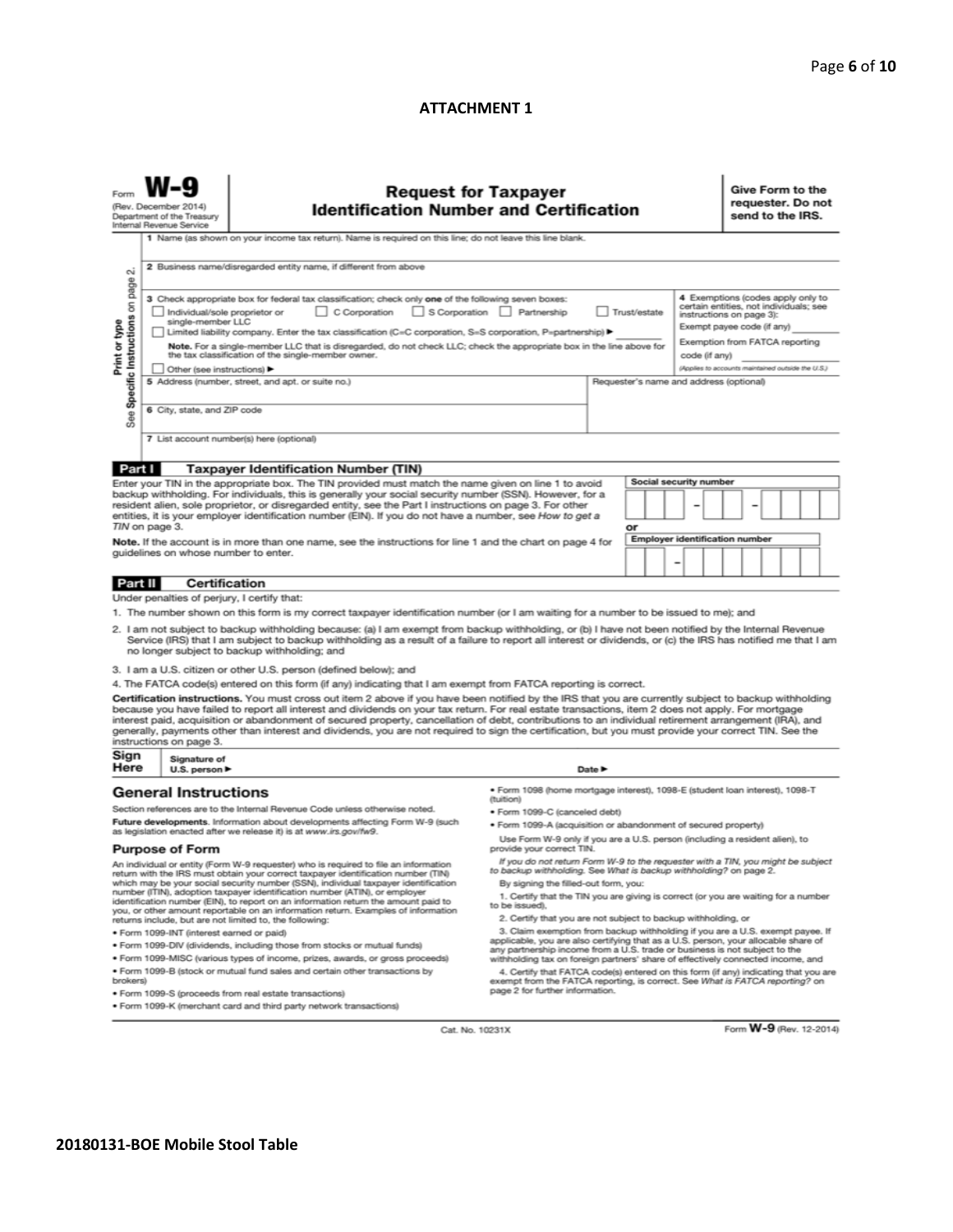#### **ATTACHMENT 2**

#### **ATTESTATION RE PERSONNEL USED IN CONTRACT PERFORMANCE**

| <b>CONTRACTOR LEGAL ENTITY NAME:</b>                                   |  |
|------------------------------------------------------------------------|--|
| FEDERAL EMPLOYER IDENTIFICATION NUMBER:<br>(or Social Security Number) |  |

**The Contractor, identified above, does hereby attest, certify, warrant, and assure that the Contractor shall not knowingly utilize the services of an illegal immigrant in the performance of this Contract and shall not knowingly utilize the services of any subcontractor who will utilize the services of an illegal immigrant in the performance of this Contract.**

**SIGNATURE & DATE:**

NOTICE: This attestation MUST be signed by an individual empowered to contractually bind the Contractor.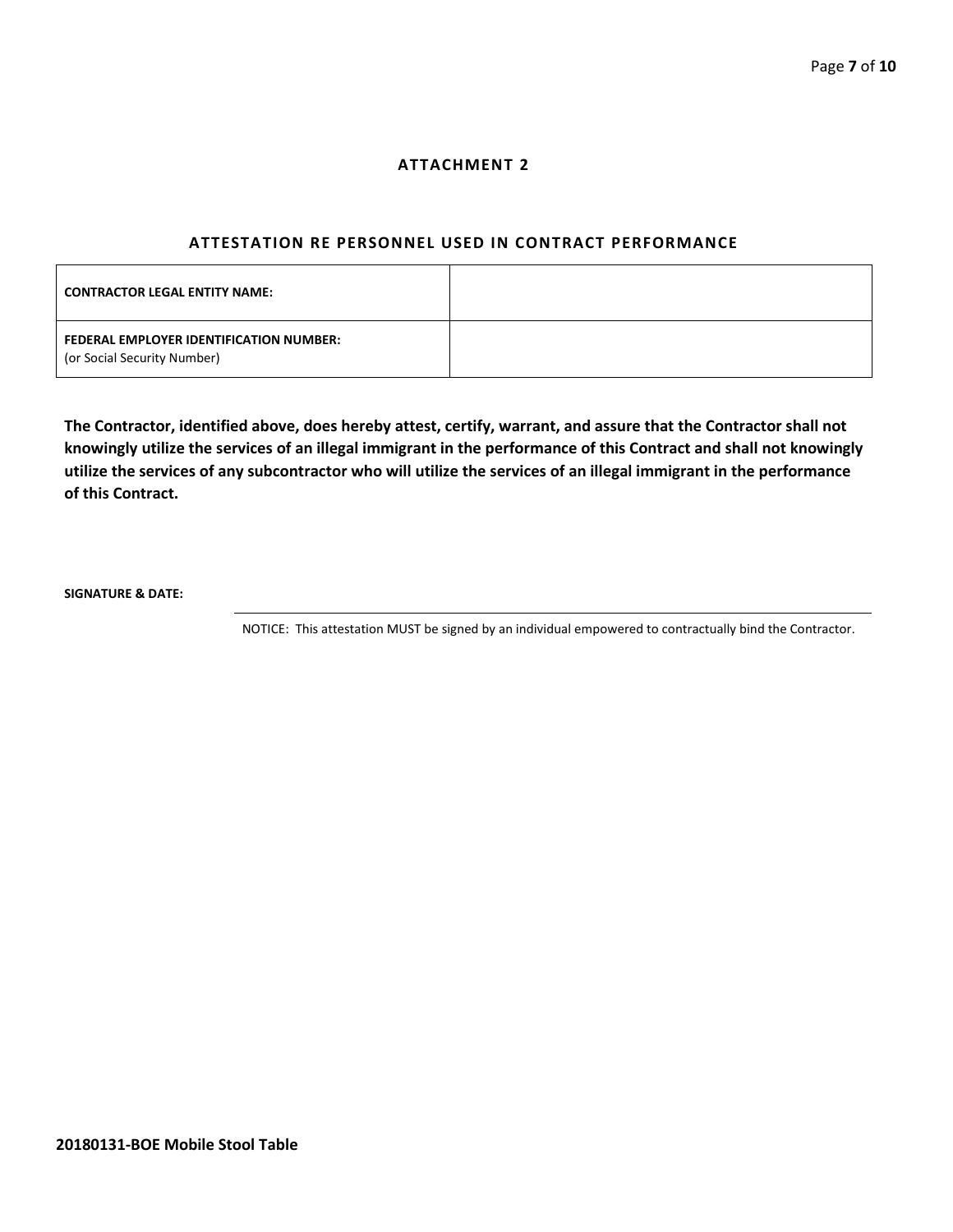## **STANDARD PURCHASING TERMS & CONDITIONS SUMNER COUNTY BOARD OF EDUCATION (SCS)**

#### **1. PREPARATION AND SUBMISSION OF BID.**

- **a.** Failure to examine any drawings**,** specifications, or instructions will be at the bidder's risk. Any deviation from the stated terms, conditions and specifications must be coordinated with and approved in writing by the SCS Purchasing Supervisor.
- **b.** BID SUBMITTAL / SIGNATURE: Bid shall give the full name and business address of the bidder. If the bidder is a corporation, the name shall be stated as it is in the corporate charter. Bids must be signed in ink by the bidder's authorized agent. Unsigned bids will be rejected. Bids are to be sealed and the outside of the envelope is to reference the bid number. The person signing the bid must show his title, and if requested by the institution, must furnish satisfactory proof of his or her authority to bind his or her company in contract. Bidder understands that by submitting a bid with an authorized signature, it shall constitute an offer to SCS. Bids must be typewritten or in ink; otherwise they may not be considered. Purchase orders will be issued to the firm name appearing on the W9. Facsimile responses will not be considered.
- **c.** SCS is not responsible for any costs incurred by any vendor pursuant to the RFP. The vendor shall be responsible for all costs incurred in connection with the preparation and submission of its proposal.
- **d.** All bidders must be in compliance with T.C.A. § 62-6-119 at the time of the bid and provide evidence of compliance with the applicable provisions of the chapter before such bid may be considered.
- **e.** Bids are to be received in the location designated on the bid no later than the specified date and time. Late bids will NOT be opened or considered.
- **f.** No erasures permitted. Errors may be crossed out and corrections printed in ink or typewritten adjacent to error and must be initialed in ink by person signing bid.
- **g.** Specifications: Reference to available specifications shall be sufficient to make the terms of the specifications binding on the bidder. The use of the name of a manufacturer, or any special brand or make in describing an item does not restrict the bidder to that manufacturer or specific article, unless specifically stated. Comparable products of other manufacturers will be considered if proof of compatibility is contained in the bid. Bidders are required to notify SCSs Purchasing Supervisor whenever specifications/procedures are not perceived to be fair and open. The articles on which the bids are submitted must be equal or superior to that specified. Informative and Descriptive Literature: The bidder must show brand or trade names of the articles bid, when applicable. It shall be the responsibility of the vendor, including vendors whose product is referenced, to furnish with the bid such specifications, catalog pages, brochures or other data as will provide an adequate basis for determining the quality and functional capabilities of the product offered. Failure to provide this data may be considered valid justification for rejection of bid.
- **h.** Samples: Samples of items when called for, must be furnished free of expense, and if not destroyed will, upon vendor's request within ten (10) days of bid opening, be returned at the bidder's expense. Each sample must be labeled with the bidder's name, manufacturer's brand name and number, bid number and item reference.
- **i.** Time of Performance: The number of calendar days in which delivery is to be made after receipt of order shall be stated in the bid and may be a factor in making an award, price notwithstanding. If no delivery time is stated in the bid, bidder agrees that delivery is to be made within two weeks (10 business days) of order.
- **j.** Transportation and delivery charges should be included in the price and be fully prepaid by the vendor to the destination specified in the bid. Bid prices shall include delivery of all items F.O.B. destination.
- **k.** New materials and supplies must be delivered unless otherwise specifically stated in the bid.
- **l.** Alternate/multiple bids will not be considered unless specifically called for in the bid.
- **m.** Only bids submitted on bid forms furnished by the Institution will be considered.
- **n.** By signing this bid where indicated, the bidder agrees to strictly abide by all local, state and federal statutes and regulations. The bidder further certifies that this bid is made without collusion or fraud.
- **o.** Failure to Bid/Error in Bid. In case of error in the extension of prices in the bid, the unit price will govern. Late bids will NOT be opened or considered. Bidders are cautioned to verify their bids before submission, as amendments received after the bid deadline will not be considered. No bid shall be altered, amended or withdrawn after opening. After bid opening, a bidder may withdraw a bid only when there is obvious clerical error such as a misplaced decimal point, or when enforcement of the bid would impose unconscionable hardship due to an error in the bid resulting in a quotation substantially below the other bids received. Bid withdrawals will be considered only upon written request of the bidder.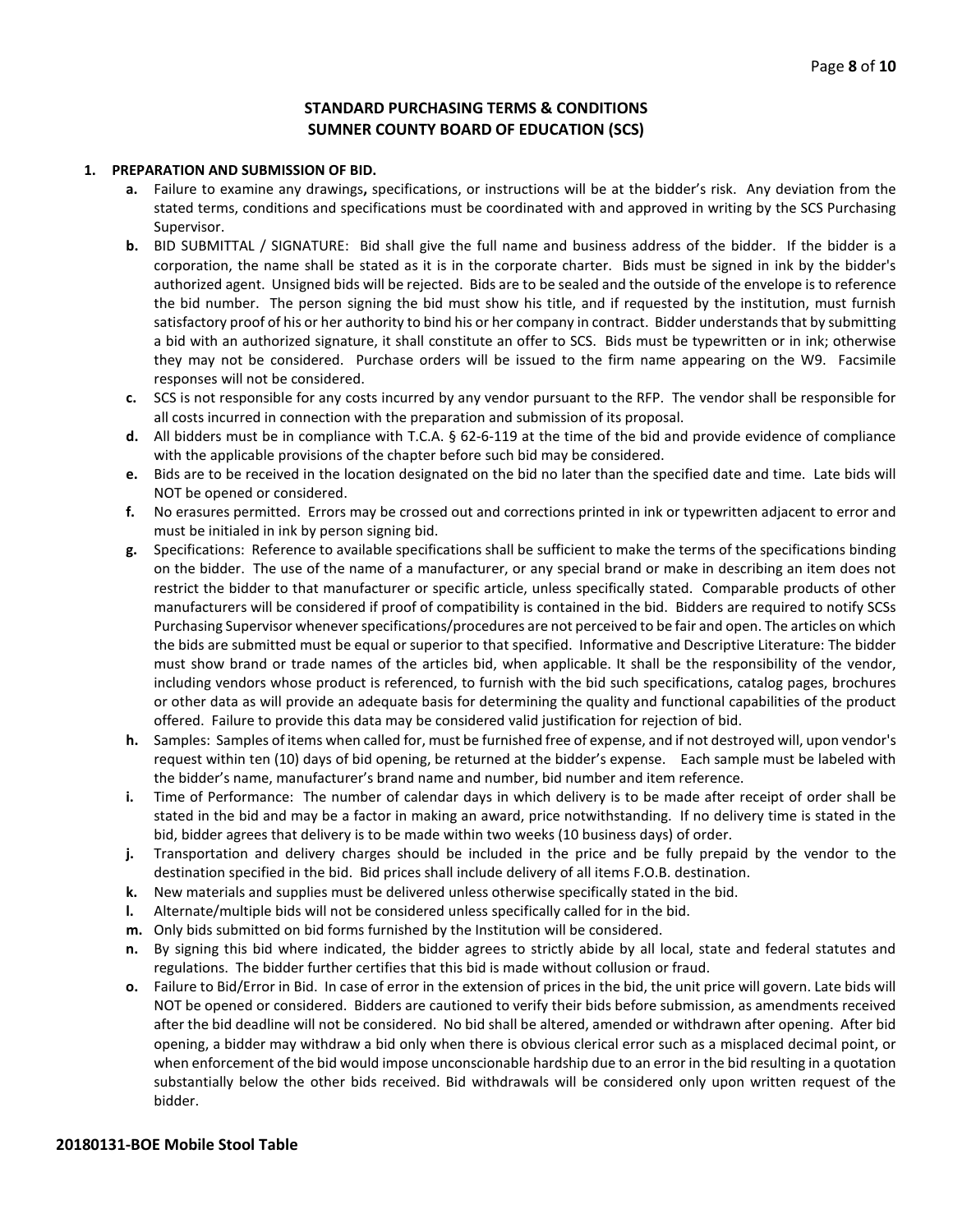- **2. OPEN RECORDS.** In order to comply with the provisions of the Tennessee Open Records Act, all bids will be publicly opened and are subject to public inspection after the award upon written request. Bidders may be present at bid opening. Summary information will be posted the SCS website, www.sumnerschools.org under the Invitation to Bid link.
- **3. ACCEPTANCE AND AWARD.** SCS reserves the right to reject any and all bids and to waive any informality in bids and, unless otherwise specified by the bidder to accept any item in the bid. Action to reject all bids shall be taken for unreasonably high prices, errors in the bid documents, cessation of need, unavailability of funds, or any other reason approved by SCS.
	- **a.** Contracts and purchases will be made with the lowest, responsive, responsible, qualified bidder. The quality of the articles to be supplied, their conformity with the specifications, their suitability to the requirements of the Institution, cash discount offered and the delivery terms will be taken into consideration.
	- **b.** Any deviation from these stated terms, specifications and conditions must be coordinated with and approved in writing by the Purchasing Supervisor.
	- **c.** Prices quoted on the response (if any) are to be considered firm and binding until the said equipment, supplies or services are in the possession of SCS.
	- **d.** SCS reserves the right to order more or less than the quantity listed in the bid.
	- **e.** If a bidder fails to state a time within which a bid must be accepted, it is understood and agreed that SCS shall have ninety (90) days to accept.
	- **f.** No purchase or contract is authorized or valid until the issuance of a SCS purchase order in accordance with SCS policy. No SCS employee is authorized to purchase equipment, supplies or services prior to the issuance of such a purchase order.
	- **g.** The contract may not be assigned without written SCS consent.
	- **h.** If the appropriate space is marked on the bid, other Institutions (such as State, Local and/or Public Agencies) may purchase off the contract during the same period as SCS.
	- **i.** The awarded bidder will be required to post a performance and payment bond in the amount of 25% of the contract price if it exceeds \$100,000 as stated by T.C.A. §12-4-201.
	- **j.** If the project cost is in excess of \$25,000 a performance bond must be secured by the requesting part in an amount equal to the market improvement value.
- **4. PAYMENT**. Payment terms must be specified in the bid response, including any discounts for early payment. Partial payments will not be approved unless justification for such payment can be shown. Terms will be NET 30 days. Payment will not be made until the conditions and specifications of the RFP are inspected and approved as conforming by persons appointed by SCS.
- **5. DEFAULT OF SELECTED VENDOR.** In case of vendor default, SCS may procure the articles or services from other sources and hold the defaulting vendor responsible for any resulting cost. If the awarded vendor violates any terms of their response, the contract, SCS policy or any law, they may be disqualified from bidding for a period of two years for minor violations or longer for major violations. Bids from disqualified bidders will not be accepted during the period of disqualification.
- **6. INSPECTION OF PURCHASES.** Articles received which are not equivalent will not be accepted and will be picked up by the vendor or returned to vendor, shipping charges collect. SCS shall have a reasonable period in which to inspect and accept or reject materials without liability. If necessity requires SCS to use nonconforming materials, an appropriate reduction in payment may be made.
- **7. TAXES.** SCS is tax exempt; do not include taxes in quotation. Vendors making improvements or additions to, or performing repair work on real property for SCS are liable for any applicable sales or use tax on tangible personal property used in connection with the contract or furnished to vendors by the state for use under the contract.
- **8. NONDISCRIMINATION.** SCS is an equal opportunity employer. SCS and bidder agree to comply with Titles VI and VII of the Civil Rights Act of 1964, Title IX of the Education Amendments of 1972, Section 504 of the Rehabilitation Act of 1973, Executive Order 11,246, the Americans with Disabilities Act of 1990 and the related regulations to each. Each party assures that it will not discriminate against any individual including, but not limited to employees or applicants for employment and/or students, because of race, religion, creed, color, sex, age, disability, veteran status or national origin. In the event that any claims should arise with regards to violations of any such local, state or federal law, statues, rule or regulations, the vendor will indemnify and hold SCS harmless for any damages, including court costs or attorney fees, which might be incurred.